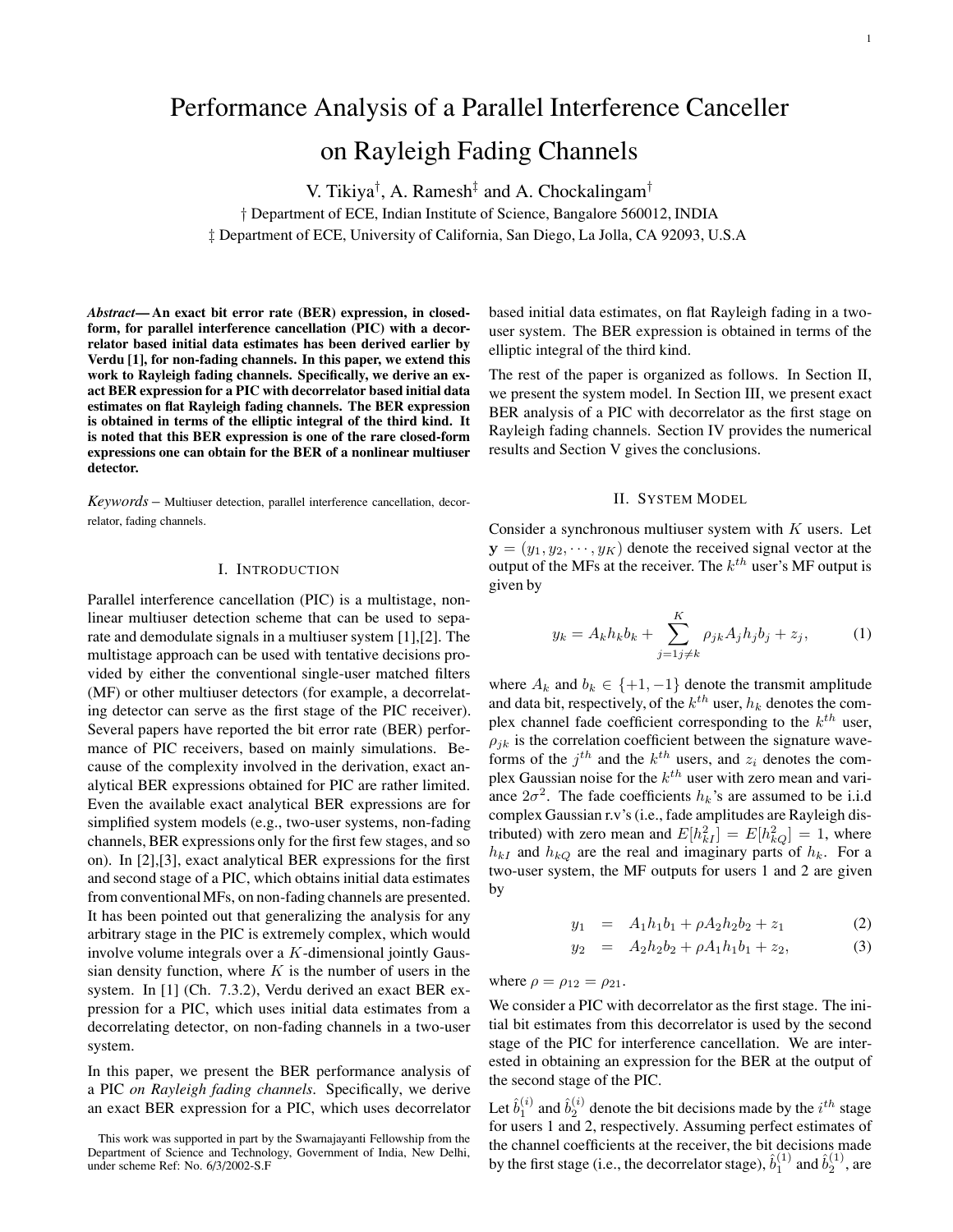given by [1]

$$
\hat{b}_1^{(1)} = sgn\left(Re(h_2^*y_2 - \rho h_2^*y_1)\right) \tag{4}
$$

$$
\hat{b}_2^{(1)} = sgn\Big(Re(h_1^*y_1 - \rho h_1^*y_2)\Big),\tag{5}
$$

where  $(\cdot)^*$  denotes the complex conjugate operation. The probability of bit error for user  $k$  at the output of the decorrelator stage,  $P_k^{(1)}$ ,  $k = 1, 2$ , can be obtained as [1]

$$
P_k^{(1)} = \frac{1}{2} \left( 1 - \frac{A_k \sqrt{1 - \rho^2}}{\sqrt{\sigma^2 + A_k^2 (1 - \rho^2)}} \right), \quad k = 1, 2. \quad (6)
$$

The bit estimates  $\hat{b}_1^{(1)}$  and  $\hat{b}_2^{(1)}$  are given as inputs to the second stage of the PIC. After reconstruction and cancellation of the interference at the second stage, the bit decisions at the output of the second stage for the users 1 and 2,  $\hat{b}_1^{(2)}$  and  $\hat{b}_2^{(2)}$ , are given by

$$
\hat{b}_1^{(2)} = sgn\Big(Re\left(h_1^*y_1 - h_1^*h_2A_2\rho \hat{b}_2^{(1)}\right)\Big) \qquad (7)
$$

$$
\hat{b}_2^{(2)} = sgn\Big(Re\left(h_2^*y_2 - h_2^*h_1A_1 \rho \hat{b}_1^{(1)}\right)\Big). \tag{8}
$$

# III. BER ANALYSIS

We derive the probability of bit error for the  $k<sup>th</sup>$  user at the output of the second stage,  $P_k^{(2)}$ , as follows. Let user 1 be the desired user. The probability of bit error for the desired user,  $P_1^{(2)}$ , can be written as

$$
P_1^{(2)} = \Pr\left(\hat{b}_1^{(2)} \neq b_1 \middle| \hat{b}_2^{(1)} = b_2\right) \Pr\left(\hat{b}_2^{(1)} = b_2\right) + \Pr\left(\hat{b}_1^{(2)} \neq b_1 \middle| \hat{b}_2^{(1)} \neq b_2\right) \Pr\left(\hat{b}_2^{(1)} \neq b_2\right). (9)
$$

The first term in the above Eqn. (9) is easy to obtain, whereas the derivation of the second term is rather involved. The first term in (9) can be written as

$$
\Pr\left(\hat{b}_1^{(2)} \neq b_1 \middle| \hat{b}_2^{(1)} = b_2\right) \Pr\left(\hat{b}_2^{(1)} = b_2\right) = \left(1 - E\left[Q\left(\frac{A_2|h_2|^2(1-\rho^2)}{\sigma\sqrt{|h_2|^2(1-\rho^2)}}\right)\right]\right) \cdot E\left[Q\left(\frac{A_1|h_1|^2}{\sigma\sqrt{|h_1|^2}}\right)\right], (10)
$$

which results because of the fact that the correct bit decision in the previous stage (i.e.,  $\hat{b}_2^{(1)} = b_2$ ) makes the current stage decision  $\hat{b}_1^{(2)}$  independent of bit  $b_2$  (i.e., independent of interference). The expectations of the Q-functions in (10) are w.r.t the channel fades, which can be obtained as [1]

$$
E\left[Q\left(\frac{A_2|h_2|^2(1-\rho^2)}{\sigma\sqrt{|h_2|^2(1-\rho^2)}}\right)\right] = \frac{1}{2}\left(1-\frac{A_2\sqrt{1-\rho^2}}{\sqrt{\sigma^2+A_2^2(1-\rho^2)}}\right), (11)
$$

and

$$
E\left[Q\left(\frac{A_1|h_1|^2}{\sigma\sqrt{|h_1|^2}}\right)\right] = \frac{1}{2}\left(1 - \frac{A_1}{\sqrt{\sigma^2 + A_1^2}}\right). (12)
$$

Note that the expression in (11) corresponds to the BER expression for the simple decorrelating detector on flat Rayleigh fading, and the expression in (12) corresponds to the BER expression for a single-user scheme on flat Rayleigh fading.

As mentioned earlier, the derivation of the second term in (9) is rather involved, since an error in the bit estimation in the previous stage (i.e.,  $\hat{b}_2^{(1)} \neq b_2$ ) makes the current decision of the first user's bit  $\hat{b}_1^{(2)}$  depend on the second user's bit estimate  $\hat{b}_2^{(1)}$ . Consequently, the evaluation of the second term in (9) involves evaluating the expectation of a product of two Q-functions, as

$$
\Pr\left(\hat{b}_1^{(2)} \neq b_1 \middle| \hat{b}_2^{(1)} \neq b_2\right) \Pr\left(\hat{b}_2^{(1)} \neq b_2\right) =
$$
\n
$$
E\left[Q\left(\frac{A_2|h_2|^2(1-\rho^2)}{\sigma\sqrt{|h_2|^2(1-\rho^2)}}\right) Q\left(\frac{A_1|h_1|^2 + 2A_2Re(h_1^*h_2)\rho}{\sigma\sqrt{|h_1|^2}}\right)\right] (13)
$$

where the expectation is over  $h_1$  and  $h_2$ . Averaging over  $h_1$ , (13) can be simplified to

$$
\Pr\left(\hat{b}_1^{(2)} \neq b_1 \middle| \hat{b}_2^{(1)} \neq b_2\right) \Pr\left(\hat{b}_2^{(1)} \neq b_2\right) =
$$
\n
$$
E\left[Q\left(\frac{A_2|h_2|^2\sqrt{1-\rho^2}}{\sigma\sqrt{|h_2|^2}}\right)Q\left(\frac{2h_{2I}\rho A_2}{\sigma}\right)\right] - \frac{A_1}{\sqrt{A_1^2 + \sigma^2}}
$$
\n
$$
\cdot E\left[Q\left(\frac{A_2|h_2|^2\sqrt{1-\rho^2}}{\sigma\sqrt{|h_2|^2}}\right)Q\left(\frac{2h_{2I}\rho A_2 A_1}{\sigma\sqrt{A_1^2 + \sigma^2}}\right)e^{\frac{-4h_{2I}^2\rho^2 A_2^2}{2(A_1^2 + \sigma^2)}}\right], (14)
$$

where  $h_{2I}$  denotes the real part of  $h_2$ . To average over  $h_2$ , we convert  $h_2$  into polar form, i.e.,  $h_2 = re^{j\theta}$ , where r is Rayleigh distributed and  $\theta$  is uniformly distributed in [0,  $2\pi$ ]. The first expectation on the RHS of (14) can be obtained as

$$
E\left[Q\left(\frac{A_2|h_2|^2\sqrt{1-\rho^2}}{\sigma\sqrt{|h_2|^2}}\right)Q\left(\frac{2h_{2I}\rho A_2}{\sigma}\right)\right] = \frac{1}{4}\left(1 - A_2\frac{\sqrt{1-\rho^2}}{\sqrt{\sigma^2 + A_2^2(1-\rho^2)}}\right). \quad (15)
$$

The second expectation on the RHS of (14) is obtained as follows. Substituting  $h_{2I} = r \cos \theta$ , we can write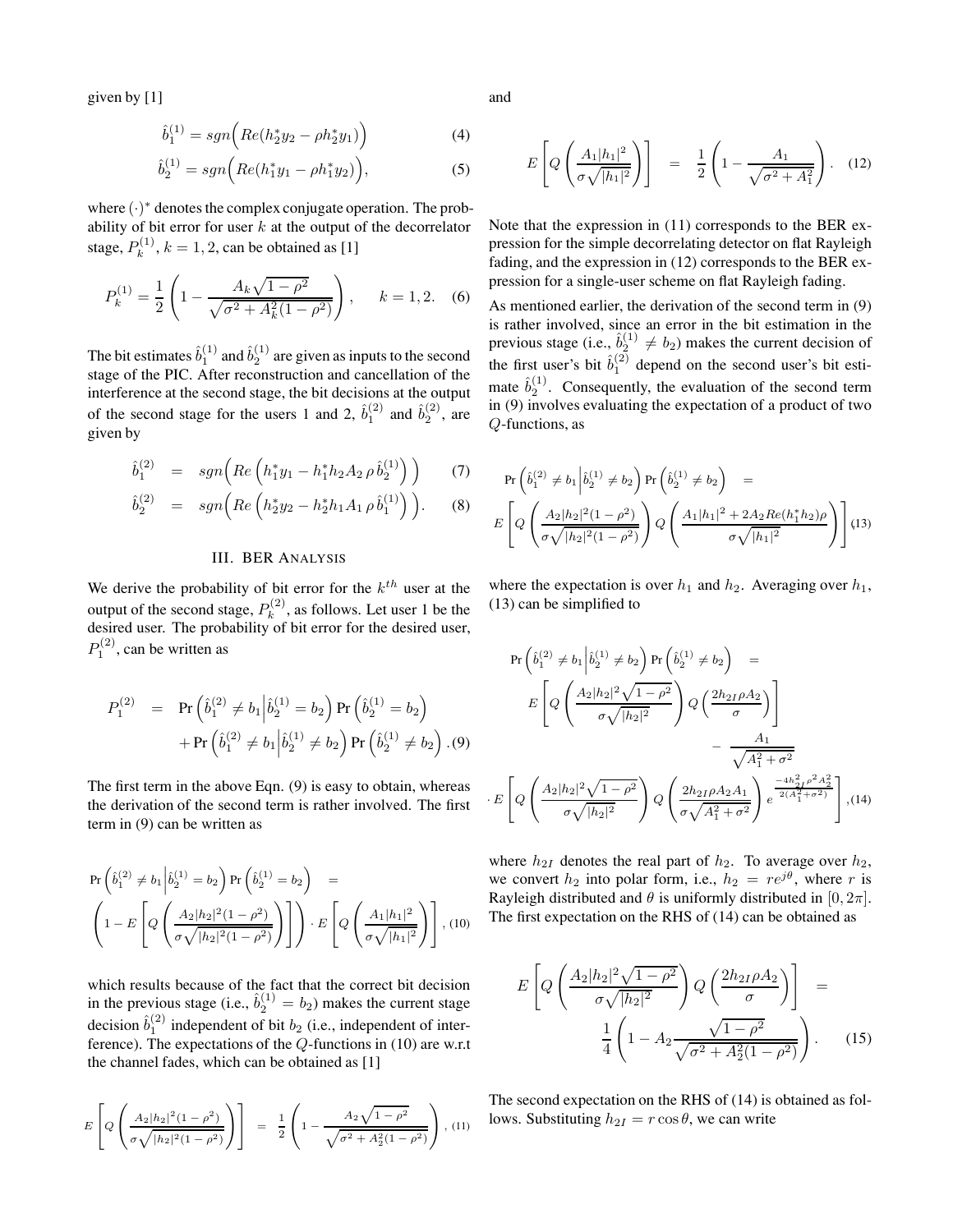$$
E\left[Q\left(\frac{A_2|h_2|^2\sqrt{1-\rho^2}}{\sigma\sqrt{|h_2|^2}}\right)Q\left(\frac{2A_2A_1h_{2I}\rho}{\sigma\sqrt{A_1^2+\sigma^2}}\right)e^{\frac{-4h_{2I}^2\rho^2A_2^2}{2(A_1^2+\sigma^2)}}\right] = \frac{1}{2\pi}\int_0^\infty e^{-r^2/2}rQ\left(\frac{A_2r\sqrt{1-\rho^2}}{\sigma}\right)dr
$$

$$
\int_0^{2\pi}Q\left(\frac{2A_2A_1r\cos\theta\rho}{\sigma\sqrt{A_1^2+\sigma^2}}\right)e^{\frac{-4r^2\cos^2\theta\rho^2A_2^2}{2(A_1^2+\sigma^2)}}d\theta. \tag{16}
$$

Substituting  $\cos^2 \theta = p/2$ , we can write

$$
\int_0^{2\pi} Q\left(\frac{2A_2A_1r\cos\theta\rho}{\sigma\sqrt{A_1^2 + \sigma^2}}\right) e^{\frac{-4r^2A_2^2\cos^2\theta\rho^2}{2(A_1^2 + \sigma^2)}} d\theta = \int_0^2 \frac{e^{-r^2A_2^2\rho^2p/(1+\sigma^2)}}{\sqrt{p(2-p)}} dp, \tag{17}
$$

From [4], (Eqn. GW(312)(7a), pp. 341), we get

$$
\int_0^2 \frac{e^{-r^2 A_2^2 \rho^2 p/(1+\sigma^2)}}{\sqrt{p(2-p)}} dp = \pi e^{-\frac{A_2^2 r^2 \rho^2}{1+\sigma^2}} I_o\left(\frac{A_2^2 r^2 \rho^2}{1+\sigma^2}\right), \tag{18}
$$

where  $I_o(x) = \frac{1}{\pi} \int_0^{\pi} e^{x \cos \theta} d\theta$ . Using (18) in (16), we can write

$$
E\left[Q\left(\frac{A_{2}|h_{2}|^{2}\sqrt{1-\rho^{2}}}{\sigma\sqrt{|h_{2}|^{2}}}\right)Q\left(\frac{2A_{2}A_{1}h_{2I}\rho}{\sigma\sqrt{A_{1}^{2}+\sigma^{2}}}\right)e^{\frac{-4h_{2I}^{2}\rho^{2}A_{2}^{2}}{2(A_{1}^{2}+\sigma^{2})}}\right]
$$

$$
=\frac{1}{2\pi}\int_{0}^{\infty}\int_{0}^{\pi}re^{-\frac{r^{2}}{2}\left[\frac{2A_{2}^{2}\rho^{2}}{A_{1}^{2}+\sigma^{2}}+1-\frac{2A_{2}^{2}r^{2}\rho^{2}\cos\theta}{A_{1}^{2}+\sigma^{2}}\right]} d\sigma d\theta
$$

$$
=\frac{1}{4\pi}\int_{0}^{\pi}\frac{1}{a(\theta)}\left(1-\sqrt{\frac{a(\theta)\sigma^{2}}{A_{2}^{2}(1-\rho^{2})}+1}\right)d\theta, \qquad (19)
$$

where the second step in (19) is due to [1] (Eqn. 3.61), and

$$
a(\theta) = \frac{2A_2^2 \rho^2 (1 - \cos \theta)}{A_1^2 + \sigma^2} + 1.
$$
 (20)

Also,

$$
\int_0^{\pi} \frac{1}{a(\theta)} d\theta = \frac{\pi}{\sqrt{1 + \frac{4A_2^2 \rho^2}{A_1^2 + \sigma^2}}}.
$$
 (21)

Defining  $b = \frac{2A_2^2 \rho^2}{A_1^2 + \sigma^2}$  and  $c = \frac{A_2^2 (1 - \rho^2)}{\sigma^2}$ , and by substituting  $\cos \theta = t$ , we get

$$
\int_0^{\pi} \frac{d\theta}{a(\theta)\sqrt{\frac{a(\theta)\sigma^2}{A_2^2(1-\rho^2)}+1}} = \frac{\sqrt{c}}{b\sqrt{b}} \int_{-1}^1 \frac{dt}{(1-t+\frac{1}{b})\sqrt{(1-t^2)(1-t+\frac{1+c}{b})}}.
$$
(22)

Using ([4], Eqn. BY(233.02), pp. 258), we can write

$$
\int_{-1}^{1} \frac{dt}{(1 - t + \frac{1}{b})\sqrt{(1 - t^2)(1 - t + \frac{1+c}{b})}} =
$$

$$
\frac{2}{(2 + \frac{1}{b})\sqrt{2 + \frac{1+c}{b}}} \Pi\left(\frac{\pi}{2}, \frac{2}{2 + \frac{1}{b}}, \sqrt{\frac{2}{2 + \frac{1+c}{b}}}\right), (23)
$$

where  $\Pi(\theta, u, v)$  is the elliptic integral of the third kind given by

$$
\Pi(\theta, u, v) = \int_0^\theta \frac{d\alpha}{(1 - u\sin^2\alpha)\sqrt{1 - v^2\sin^2\alpha}},\qquad(24)
$$

which can be directly computed using the 'EllipticPi' function in Mathematica.

Using (23), (22), (21), (19), (15), (14), (12), (11), (10), and (9), the expression for the BER at the second stage output,  $P_1^{(2)}$ , can be obtained as

$$
P_1^{(2)} = \frac{1}{2} \left( 1 - \frac{A_1}{\sqrt{\sigma^2 + A_1^2}} \right)
$$
  
\n
$$
- \frac{1}{4} \left( 1 - \frac{A_1}{\sqrt{\sigma^2 + A_1^2}} \right) \left( 1 - \frac{A_2 \sqrt{1 - \rho^2}}{\sqrt{\sigma^2 + A_2^2 (1 - \rho^2)}} \right)
$$
  
\n
$$
+ \frac{1}{4} \left( 1 - \frac{A_2 \sqrt{1 - \rho^2}}{\sqrt{\sigma^2 + A_2^2 (1 - \rho^2)}} \right)
$$
  
\n
$$
- \frac{A_1}{4\pi \sqrt{\sigma^2 + A_1^2}} \frac{\pi}{\sqrt{1 + \frac{4\rho^2 A_2^2}{A_1^2 + \sigma^2}}}
$$
  
\n
$$
+ \frac{A_1}{4\pi \sqrt{\sigma^2 + A_1^2}} \frac{2\sqrt{c}}{b\sqrt{b}(2 + \frac{1}{b})\sqrt{2 + \frac{1+c}{b}}}
$$
  
\n
$$
\cdot \Pi \left( \frac{\pi}{2}, \frac{2}{2 + \frac{1}{b}}, \sqrt{\frac{2}{2 + \frac{1+c}{b}}} \right), \qquad (25)
$$

which is one of the rare closed-form expressions one can get for the BER of a nonlinear multiuser detector. It is noted that, because of the symmetry in the PIC receiver structure, the BER for user 2 is the same as (25) with  $A_1$  and  $A_2$  interchanged.

#### IV. NUMERICAL RESULTS

Fig. 1 shows the BER performance of the PIC with decorrelator as the first stage for user 1 as a function of the average